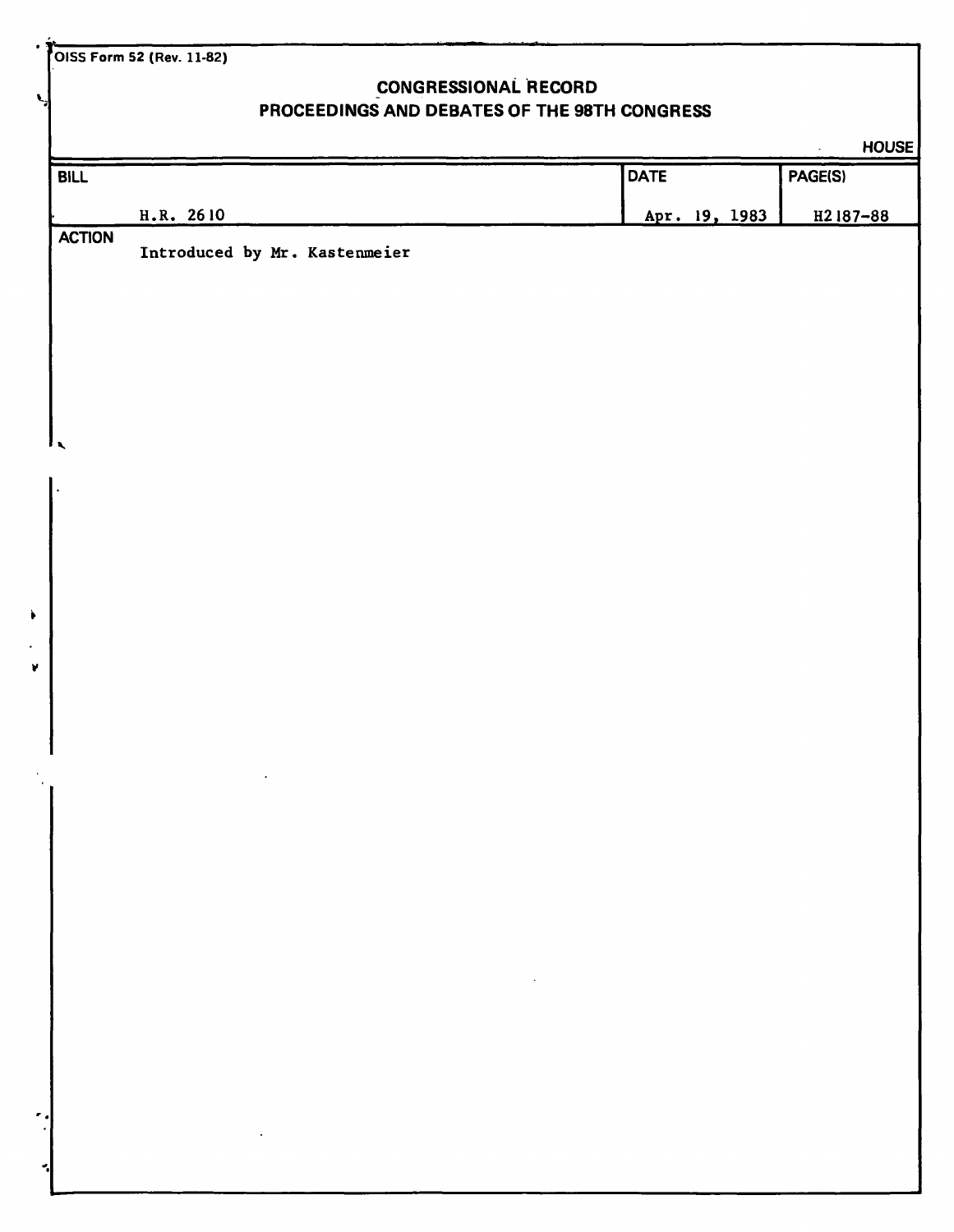**our national patent and copyright laws rest.** 

**I might also add that I am a firm believer in the patent system. To quote from a former professor of mine and a world renowned expert m intellectual property law—John Stedman, professor of law, now retired, at the Univer- ' sity of Wisconsin—during testimony before my subcommittee:** 

**There are many situations in which novel ideas are not likely to be implemented unless the initiator can be assured of an exclusive, or semi-exclusive, right for a limited time to enable him to reap sufficient reward to recoup his sunk investment and compensate him for the risks he takes. The need for this is greatest in those areas of invention and innovation where others, in the absence of such protection, can sit back and then move into, the field without incurring the risk and costs of failure once the new idea has proved itself.** 

**Hearings on industrial innovation and patent and copyright law amendments, the 96th Congress, 2d session (1980) at 188.** 

**In short, a strong patent system insures the development and commercialization of new products and processes. Resultant industrial innovation is an essential component in the American economy. It also improves productivity, creates jobs, and promotes .investments and international competitiveness. The net result is a higher standard of living for all Americans.** 

**Of course, nobody is arguing that the Patent Law Amendments of 1983 will not accomplish all of these lofty objectives. On the contrary, if enacted, this reform is only part of a larger agenda of needed reforms in the patent, copyright and trademark area.** 

**I now will present a brief sectional analysis of the proposed legislation. For those of you who need a more detailed explanation, in addition to talking to the committee staff you may wish to contact the Legislative Affairs Office of the Department of Commerce.** 

**Section 1 of the bill provides a short title.** 

**Section 2—the most significant provision in the bill—establishes a new, optional procedure by which an inventor may secure patent protection which is strictly defensive in nature. Under current law, there is no simple, practical method by which an inventor can protect his rights without obtaining a patent. The new procedure created by section 2 would confer an inventor with the same rights that a regular patent provides to prevent others from patenting the same invention. However, it would not permit the holder from excluding others from making, using or selling the invention. An application for a defensive patent under the section would not be subjected to the normal examination process. In the final analysis, section 2 would not only give inventors a form of protection cheaper and faster than they could get by applying for a tradi-**

**PATENT LAW AMENDMENTS OF 1983** 

**The SPEAKER. Under a previous order of the House, the gentleman from Wisconsin (Mr. KASTENMETER) is recognized for 10 minutes.** 

**• Mr. KASTENMEIER. Mr. Speaker, today I am introducing the "Patent Law Amendments of 1983." The bill is contained in an executive communication dated March 11, 1983, from the Secretary of Commerce (Malcolm Baldrige) to you, Mr. Speaker. Due to the fact that my subcommittee—the House Judiciary Subcommittee on Courts, Civil Liberties, and the Administration of Justice—has not yet-held hearings on the substantive changes to patent law proposed in the executive communication. I would like the record to reflect that I am introducing the bill by request. I refrain from taking a position on the proposal at this time.** 

**Let me say at the outset that I agree with several of the premises upon which the bill is based. Congressional power to enact changes in the patent system is firmly established. Article I, section 8, clause 8 of the Constitution provides the foundation upon which**